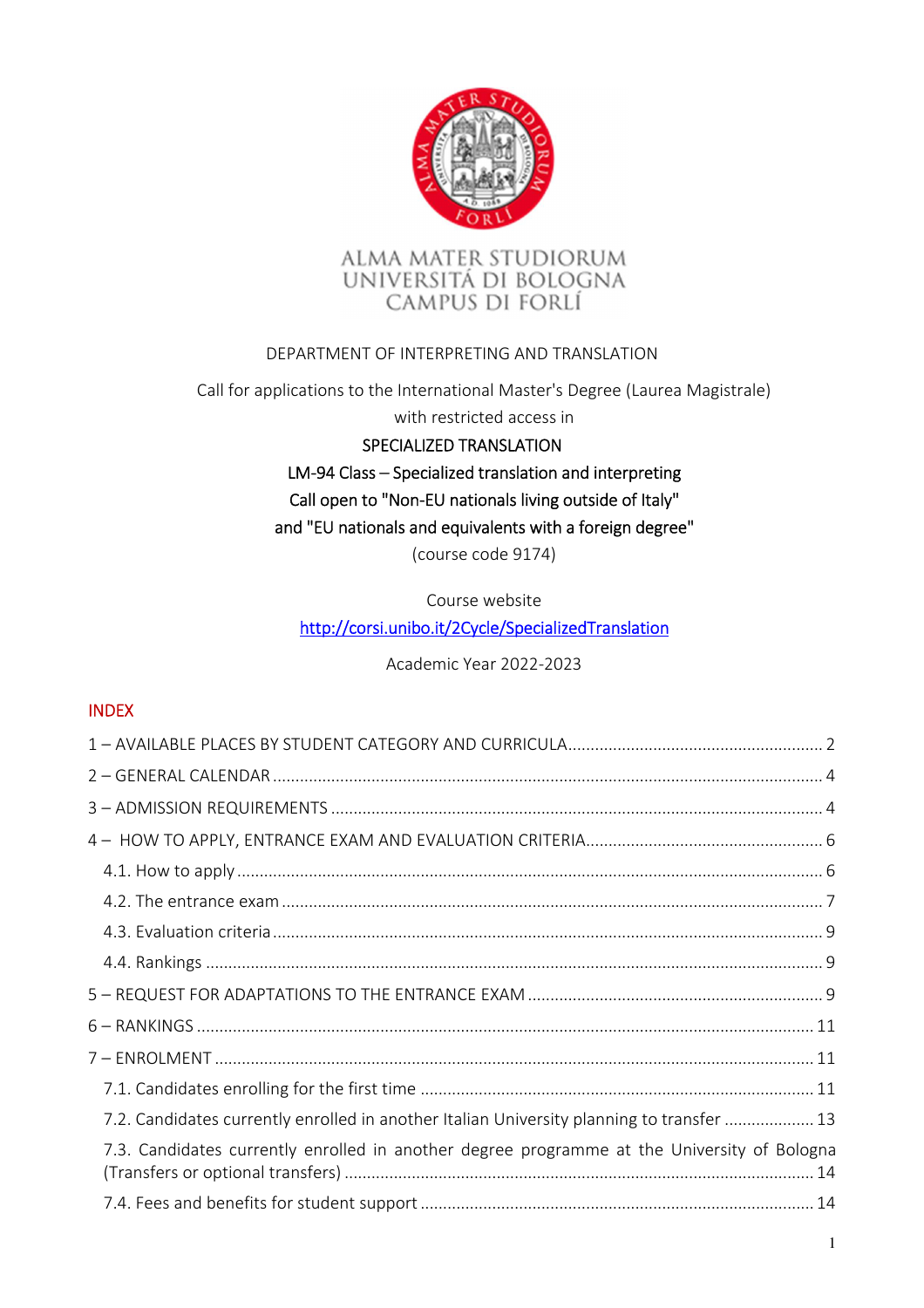| 8 - SECOND ENROLMENT PHASE |  |
|----------------------------|--|
|                            |  |

*This university has started an awareness-raising campaign aimed at contrasting gender stereotypes. In this perspective, the decision was made to give more linguistic visibility to differences. Wherever in this document the masculine form is used, this is done with the sole purpose of simplification, and it shall be deemed to refer to all the people operating in the community in an inclusive manner.* 

### 1 – AVAILABLE PLACES BY STUDENT CATEGORY AND CURRICULA

The provisions governing admission in the academic year 2022/2023 to the restricted access Master's Degree in *Specialized Translation* **(LM-94 class**– Specialized translation and interpreting) will be published in two separate calls for applications:

- *this call is open* to **"Non-EU citizens living outside of Italy"** and to **"EU nationals and equivalents with a foreign degree";**
- *a separate call will be published* for **"EU nationals and equivalents".**

Information on the Degree programme (regulations, admission requirements, study plan, learning outcomes, further information and contacts, etc.) are available on the following webpage:

# http://corsi.unibo.it/2Cycle/SpecializedTranslation.

For the academic year 2022/2023, **72 PLACES** are available **in total** for the Master's Degree in *Specialized Translation* (LM-94 class), split by the **TWO CURRICULA** in which the Degree programme is structured:

- **60 places** for the **"Specialized Translation"** curriculum (also abbreviated as **SpecTra**),
- **12 places** for the **Translation and Technology** curriculum (also abbreviated as **TraTec**).

The 72 total places available in the two curricula are further split by **student category** as follows:

- **12 places** for **"non-EU nationals living outside of Italy"**, *whose admission is regulated by this call for applications*, split into:
	- **10 places** for the Specialized Translation (SpecTra) curriculum,
	- **2 places** for the Translation and Technology (TraTec) curriculum;
- **10 places** for **"EU nationals and equivalents with a foreign degree"**, including Italian citizens, citizens of the European Union and non-EU citizens with equivalent status **who have graduated or about to graduate from a foreign (non-Italian) university**, *whose admission is regulated by this call for applications*, split into:
	- **8 places** for the Specialized Translation (SpecTra) curriculum,
	- **2 places** for the Translation and Technology (TraTec) curriculum;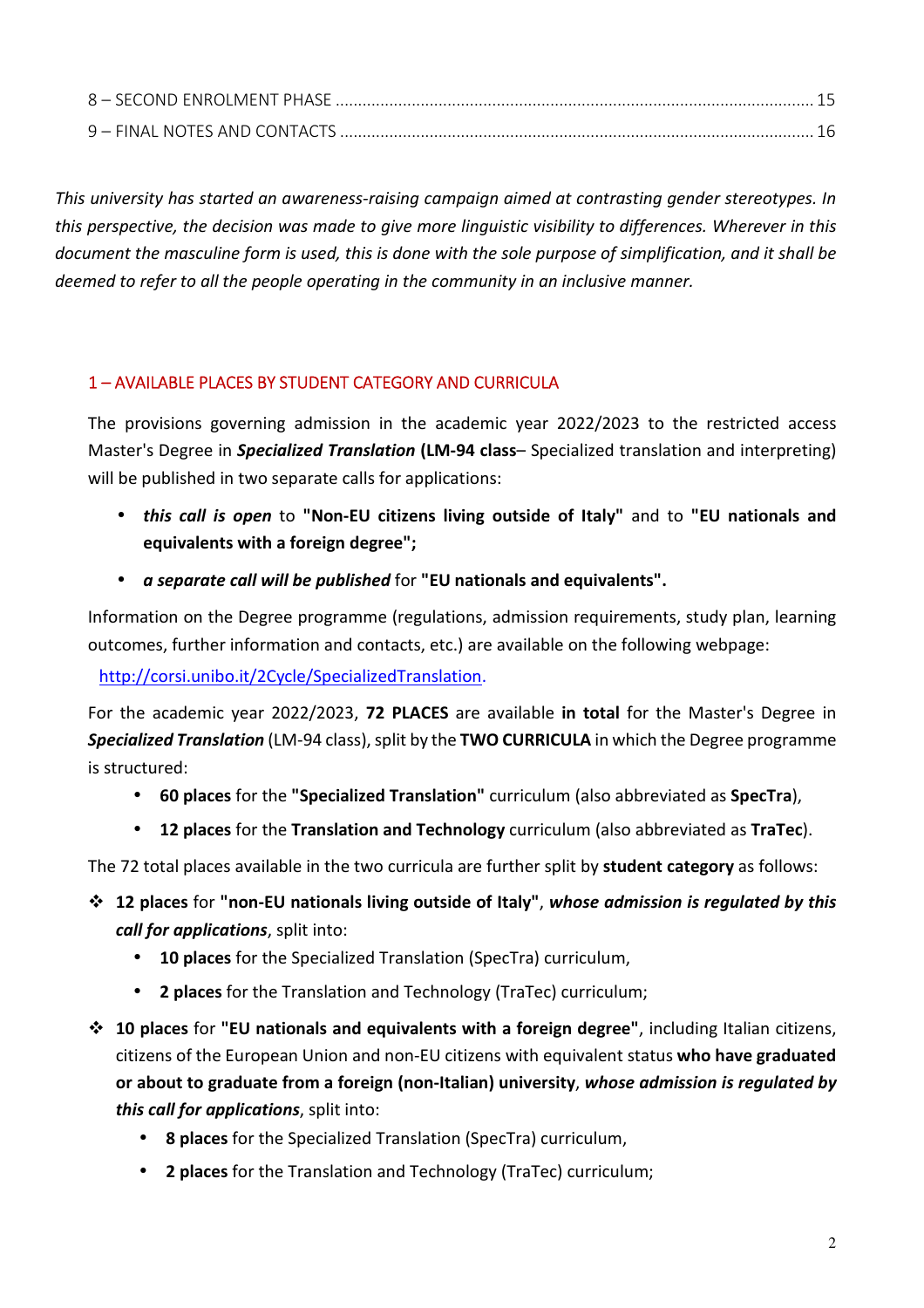- **50 places** for **"EU nationals and equivalents"**, whose admission will be regulated by a *separate call for applications*, split into:
	- **42 places**, of which 3 places are reserved for candidates enrolled in the double degree programme with the University of Granada; these candidates must already be enrolled in the Laurea in Intercultural and Linguistic Mediation at the University of Bologna;
	- **8 places** for the Translation and Technology (TraTec) curriculum.

If the places in the "SpecTra" and "Tratec" curricula reserved to "Non-EU nationals living outside of Italy" and to "EU nationals and equivalents with a foreign degree" are not filled, these places will be made available to "EU nationals and equivalents" for the same curricula in the later call for applications.

### **PLEASE NOTE**

To find out the student category that applies to you, please visit the following University webpage: https://www.unibo.it/en/international/Who-are-international-students. In particular:

- "EU nationals and equivalents" in this call are referred to in that page as "Italian citizens, EU citizens and non-EU citizens with EU equivalent status";
- "Non-EU nationals living outside of Italy" in this call are referred to in that page as "non-EU citizens with residency abroad".

Further information for non-EU candidates and/or candidates with a foreign degree can be found on the following webpages:

https://www.unibo.it/en/teaching/enrolment-transfer-and-final-examination/non-eu-studentswith-residency-abroad-reserved-quotas-pre-enrolment-visas-and-italian-language-tests; https://www.unibo.it/en/teaching/enrolment-transfer-and-final-examination/internationalstudents-how-to-prepare-for-enrolment;

https://www.unibo.it/en/teaching/enrolment-transfer-and-final-examination/enrolling-in-asecond-cycle-degree-programme-foreign-qualification.

In applying to the Master's Degree in Specialized Translation, **Non-EU nationals living outside of Italy** must also follow the relevant procedures defined annually by the Ministry of University and Research (MUR). These can be found at: http://www.studiare-in-italia.it/studentistranieri/. In particular, they must:

• inquire in a timely manner about the terms and conditions for pre-enrolment and, subsequently, about the terms and conditions to obtain a study visa. More information can be found on the portal: www.universitaly.it;

- have a degree that allows access to Italian universities;
- N.B.: Non-EU candidates with a study visa who formally dropped out of university lose their eligibility to stay in Italy, leading to revocation of the visa; these candidates will have to go back to their home countries and start the pre-enrolment procedure through the competent Italian Diplomatic Representatives via the www.universitaly.it portal. Relevant deadlines are defined every year and published on the website http://www.studiare-initalia.it/studentistranieri/.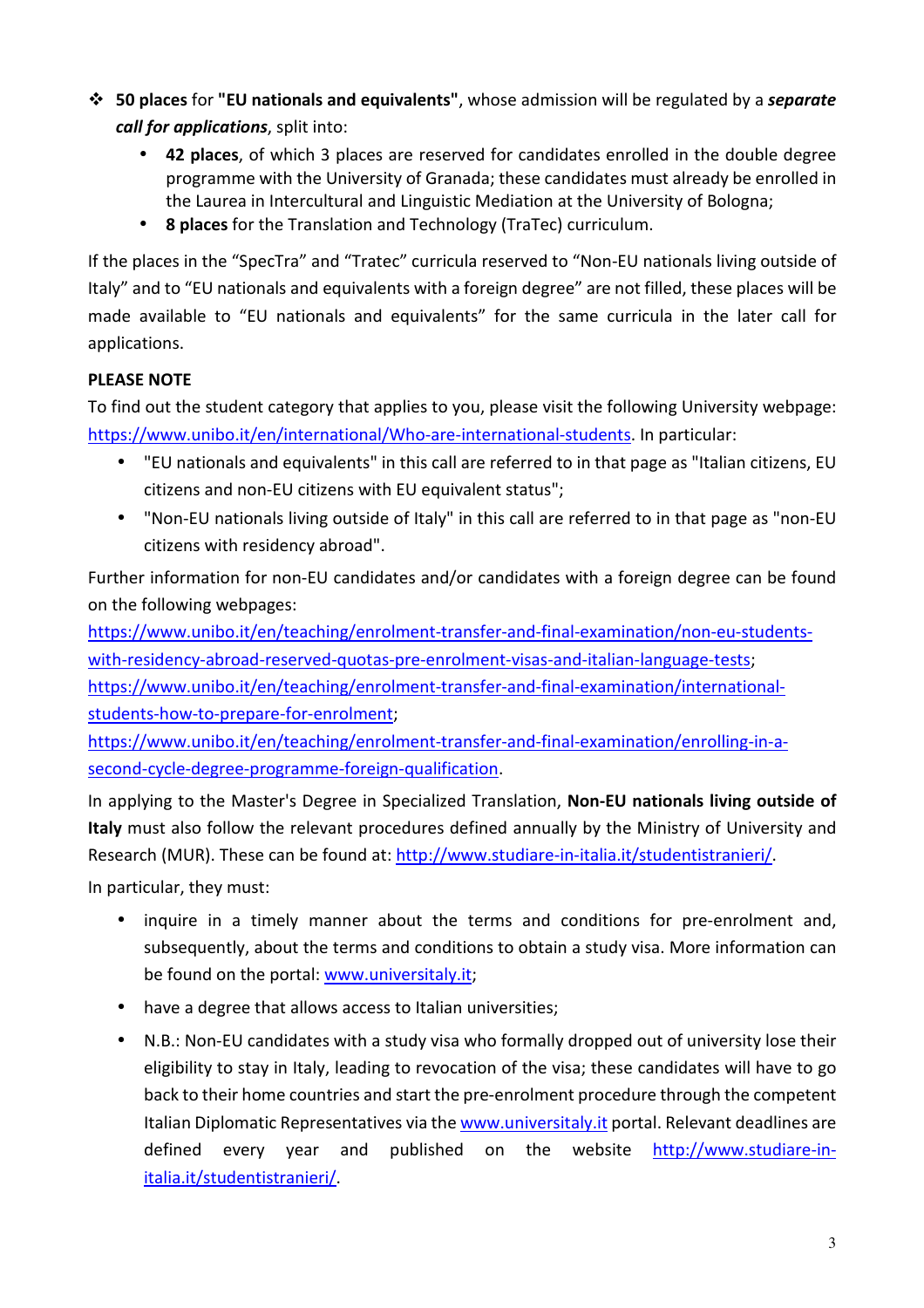#### 2 – GENERAL CALENDAR

The **terms and conditions** indicated below are **BINDING** and **cannot be waived in any way**.

#### **"NON-EU NATIONALS LIVING OUTSIDE OF ITALY"**

(12 places, of which: 10 for SpecTra, 2 for TraTec)

#### **"EU NATIONALS AND EQUIVALENTS WITH A FOREIGN DEGREE"**

(10 places, of which: 8 for SpecTra and 2 for TraTec)

| <b>PHASES</b>                                           | <b>DEADLINES</b>              |  |
|---------------------------------------------------------|-------------------------------|--|
| Submission of application for the entrance exam         | By 4 April 2022, 13:00 (CEST) |  |
| Results of CV screening published (for candidates who   |                               |  |
| do not meet the previous studies requirements set out   | 12 April 2022                 |  |
| in this call)                                           |                               |  |
| PART 1 – Test for English language competence           |                               |  |
| (Oxford Online Placement Test, OOPT)                    | 26 to 29 April 2022           |  |
| Part 2 - Interview                                      |                               |  |
| Results of entrance exam published / First enrolment    |                               |  |
| phase begins / Applicants on waiting list declare their | 3 May 2022, from 15:00 (CEST) |  |
| interest in enrolling (second enrolment phase)          |                               |  |
| First enrolment phase, transfers and optional transfers |                               |  |
| of successful candidates end / Closing date for         | 17 May 2022                   |  |
| declaring interest in enrolling in second phase         |                               |  |
| List of applicants on waiting list who can enrol is     |                               |  |
| published / Second enrolment phase begins               | 19 May 2022                   |  |
| Second enrolment phase, transfers and optional          |                               |  |
| transfers of successful candidates end                  | 25 May 2022                   |  |
| Deadline for graduation (undergraduate degree) for      | 30 December 2022              |  |
| those who have not yet graduated upon enrolling         |                               |  |

#### **It is important to consult on a regular basis:**

- the **Studenti Online** portal at www.studenti.unibo.it,
- your Unibo inbox: nome.cognome@studio.unibo.it at www.unibo.it/en/services-andopportunities/online-services/my-email/my-email,

as this is the only direct way for the Master's Degree administrative staff to get in contact with candidates regarding rankings, waiting lists, enrolment etc.

#### 3 – ADMISSION REQUIREMENTS

**All students** interested in enrolling in the two categories referred to in this call **must follow the procedures** detailed herein.

In order to enrol in the *Master's Degree*, candidates must:

1. pass the entrance exam with a score ranking them among the **top candidates in the respective categories** ("Non-EU nationals living outside of Italy" and "EU nationals and equivalents with a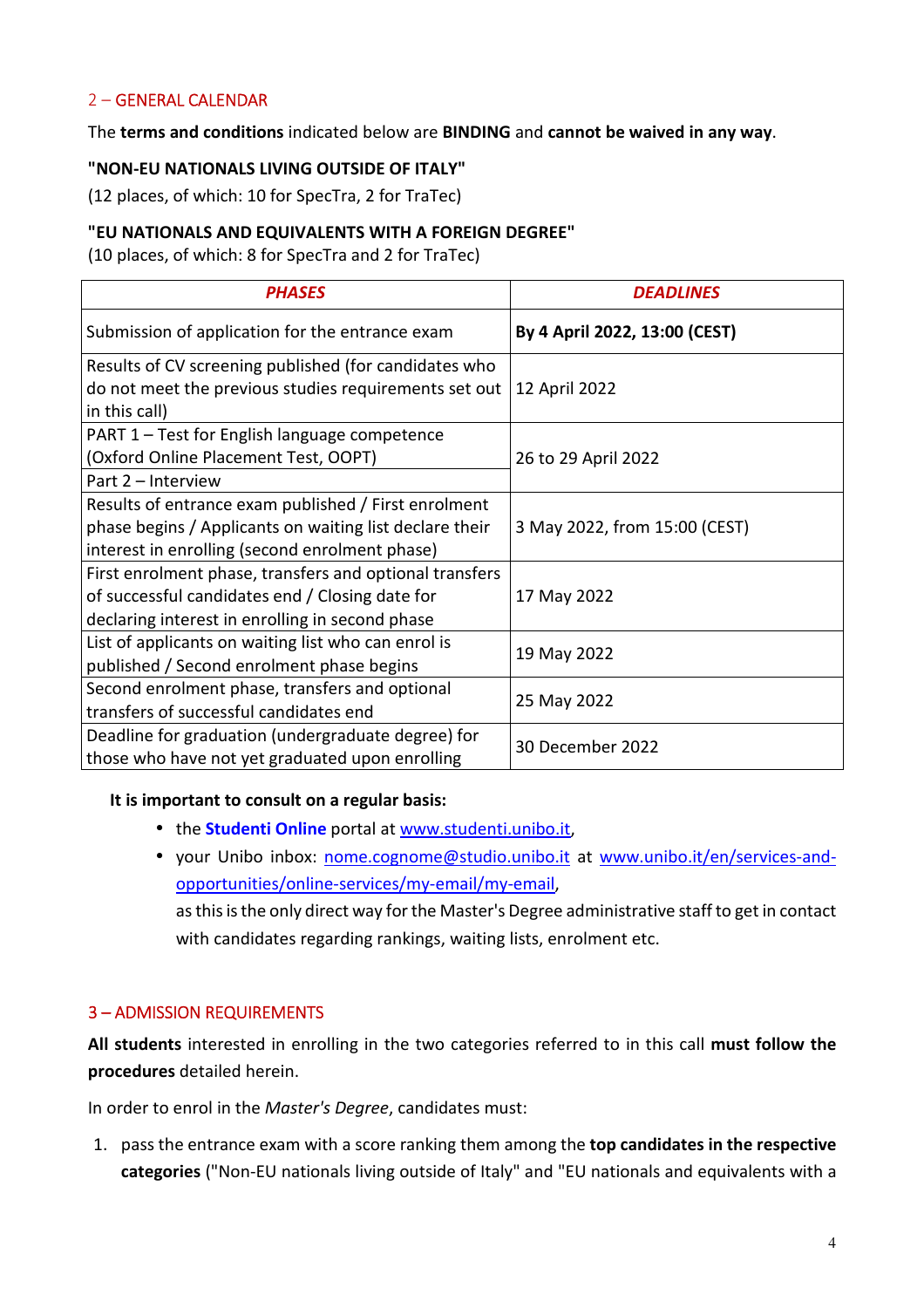foreign degree"), based on the number of available places for the SpecTra and TraTec curricula (section 1 of this call);

- 2. satisfy the following REQUIREMENTS:
	- hold, or be about to obtain, a degree in one of the following classes, **or OTHER qualification OBTAINED ABROAD** recognised as eligible, subject to verification:

*ex D.M. 270/04:* 

L-11 class – Modern Languages and Cultures

L-12 class – Linguistic Mediation

L-31 class – Computer science

*degree classes set out by Ministerial Decree 509/99:* 

class 3 – Language Mediation Sciences

class 11 – Modern Languages and Cultures

class 26 – Computer Science

• Previously available 4-years Italian degrees:

"Traduzione e Interpretazione"

"Traduttore e Interprete"

"Lingue e letterature straniere moderne"

- "Scienze dell'informazione".
- If candidates have already obtained or are to obtain a degree that is not mentioned in the requirements, including **any degree obtained outside of Italy**, their Curriculum Vitae will be screened by the entrance exam commission. Should they be deemed eligible, such candidates will be allowed to participate in the entrance exam.

For further information on how to submit documents, please see section 4.1 of the call.

Information on eligible candidates will be published on **Studenti Online**, at www.studenti.unibo.it, on **12 April 2022**.

• Candidates who, at the deadline for enrolling in the entrance exam (4 April 2022, 13 CEST), **have not yet obtained the academic degree required for access**, are nonetheless eligible to take the exam.

Successful candidates and candidates on the waiting list who have not yet obtained their degree can **conditionally enrol** on due dates for enrolment; they must then obtain the academic title required for access and complete their enrolment no later than **30 December 2022**.

Failing this, students will be excluded from the Master's Degree.

3.**C1 level of English proficiency or above** (according to the Common European Framework of Reference – CEFR), to be tested in Part 1 of the ENTRANCE EXAM.

For the "**Specialized Translation**" curriculum, candidates must also know **another language amongst Chinese, French, Russian, Spanish or German, at B2 level or above** (according to the Common European Framework of Reference – CEFR – or equivalent systems), and be able to translate between Italian and one of the said languages.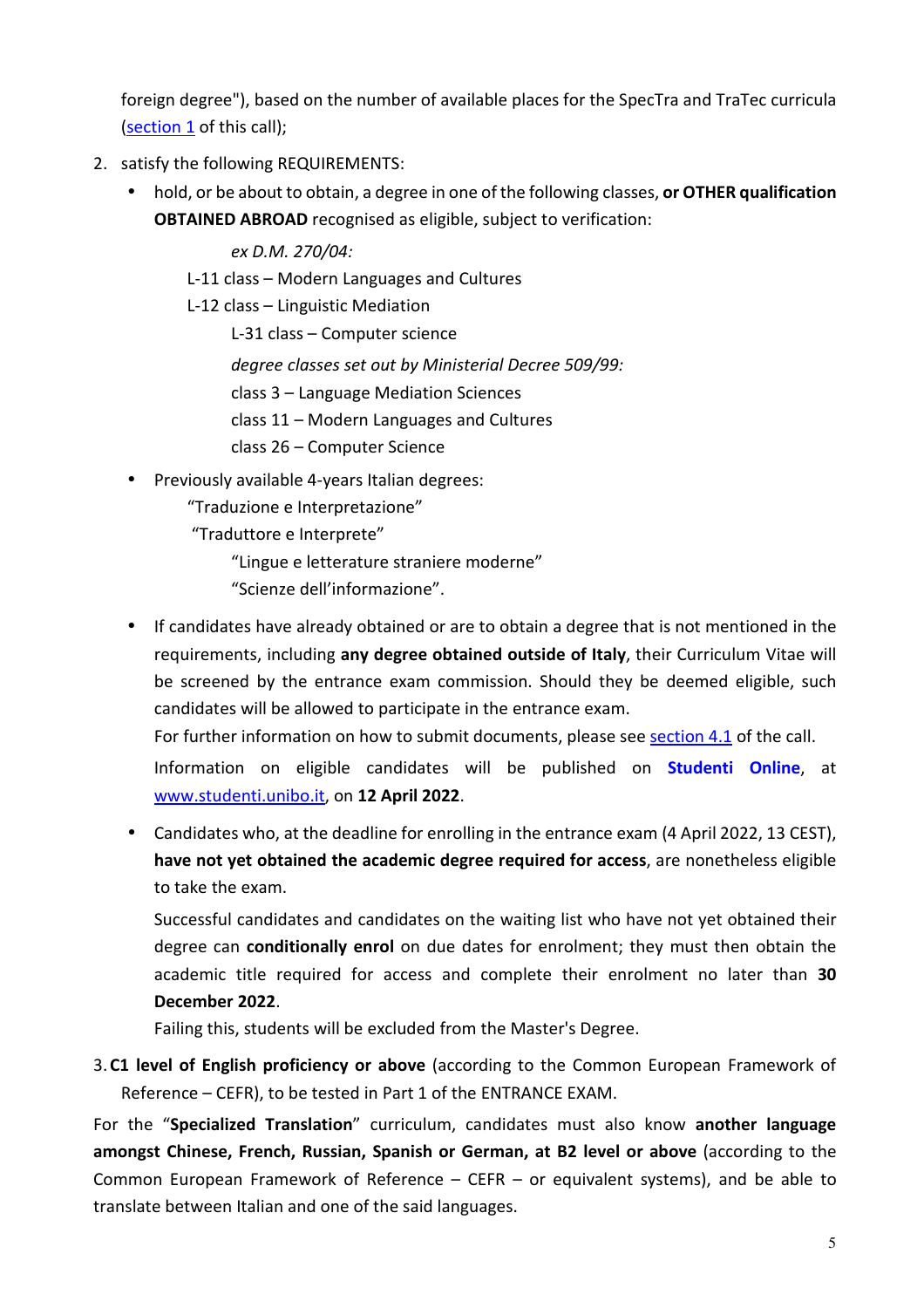For the "**Translation and Technology**" curriculum candidates must have **knowledge of Italian and be able to produce an intralinguistic reformulation of a technical-scientific text in a language of choice** amongst Chinese, English, French, German, Italian, Russian and Spanish.

4. The adequacy of candidates' required knowledge and competence is verified if candidates obtain the pass grade in Part 2 of the ENTRANCE EXAM. Please see section 4 of the Call for further details on the content and evaluation criteria of the ENTRANCE EXAM, split by curriculum.

### 4 – HOW TO APPLY, ENTRANCE EXAM AND EVALUATION CRITERIA

### *4.1. How to apply*

To apply for the entrance exam, "non-EU nationals living outside of Italy" and "EU nationals and equivalents with a foreign degree" must enrol **within the firm deadline of 4 April 2022, at 13.00 (CEST)**, as follows:

1. **access Studenti Online** (www.studenti.unibo.it):

- international students without an identity document issued in Italy can log in with the University of Bologna credentials; these can be obtained on **Studenti Online**  (www.studenti.unibo.it), choosing "REGISTER" and then "INTERNATIONAL STUDENTS REGISTRATION"
- or you can log in **using your SPID credentials.** The system will automatically retrieve personal data from the SPID account and create the University credentials (firstname.lastname@studio.unibo.it).
- 2. Click on the "**ADMISSION APPLICATION"** button, select "SECOND CYCLE DEGREE PROGRAMME", then "SPECIALIZED TRANSLATION" and the relevant category:

**"Specialized Translation – Non-EU nationals living outside of Italy"** 

or

**"Specialized Translation - EU nationals and equivalents with a foreign degree"** 

- 3. **choose the "Specialized Translation (SpecTra)" curriculum or the "Translation and Technology (TraTec)" curriculum** and then choose **the language in which you wish to take Part 2 of the entrance exam**, and in particular:
	- for the "SpecTra" curriculum **choose a language from amongst Chinese, French, Russian, Spanish and German**, as well as a **translation direction** (from Italian into the foreign language or from the foreign language into Italian) in which to produce the translation;
	- for the "TraTec" curriculum, **choose a language from amongst Italian, English, Chinese, French, Russian, German and Spanish** in which to produce the intralinguistic reformulation;

**PLEASE NOTE: Candidates can take entrance exams for both curricula upon paying the Entrance Exam Admission fee (50 €) for one curriculum only. The application process must be repeated for the second exam, while the fee is only to be paid once.**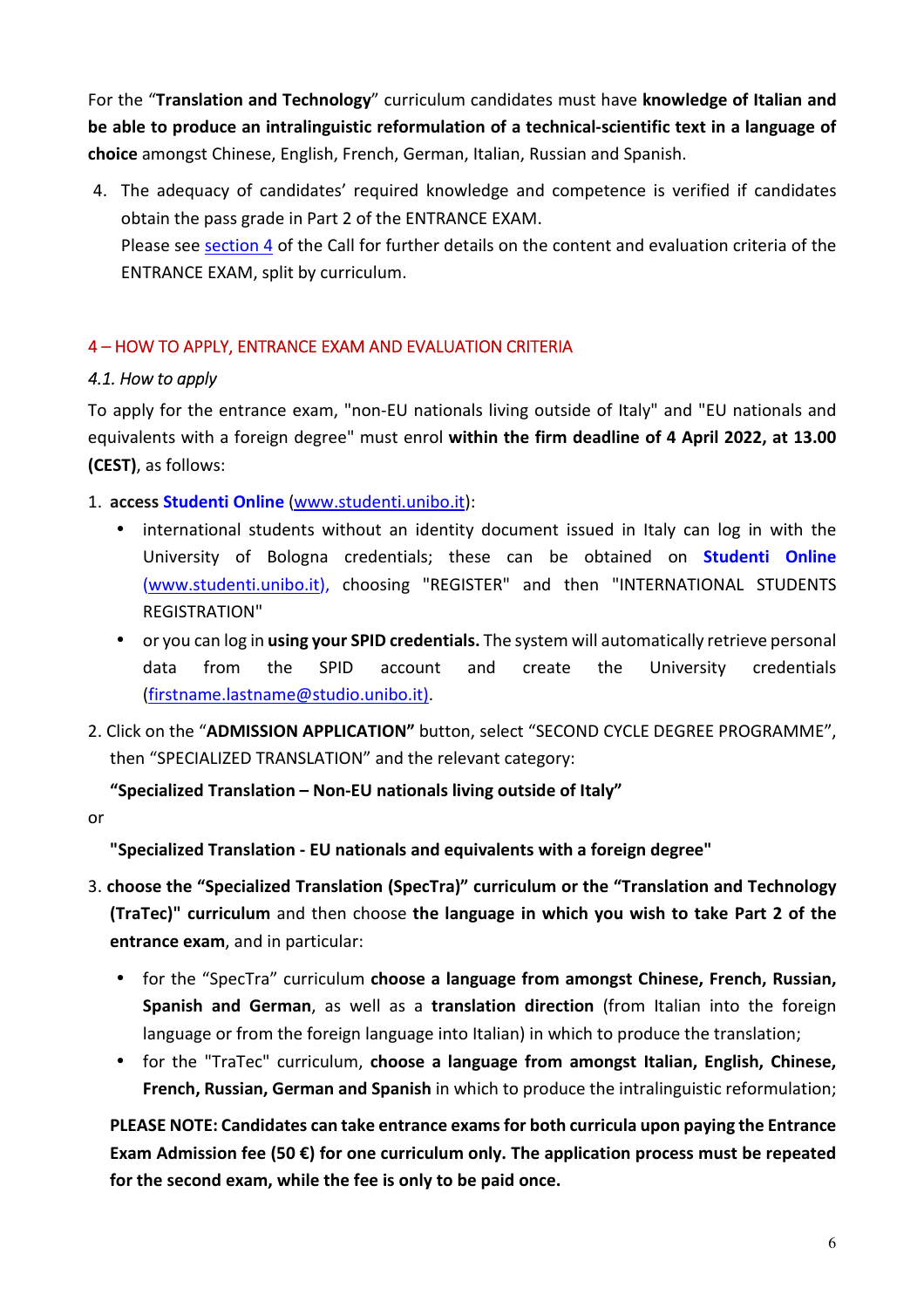**If the candidate takes the exam for both curricula, Part 1 (OOPT) is taken only once and is valid for both curricula.** 

4**.** Provide the following details and upload the following **documents**:

- indicate an e-mail address so that the Commission can schedule and communicate a date and time for the exam (within the period from **26 April to 29 April 2022**);
- upload the following documents in PDF format:
	- a) the original degree (or the relevant certificate stating the degree that they are to obtain), as well as original transcript of exams with grades and credits. Should these documents not be in one of the languages of the Master's Degree, they must be officially translated into Italian;
	- b)front and back copy of a valid identity document (ID, passport, driver's license, etc.);
	- c) a copy of the residence permit, if this is already held by non-EU applicants (mandatory for non-EU citizens with equivalent status);
	- d) if relevant, a request for adaptations for students with Special Needs or SLD (see section 5);
- 5. Pay the **€ 50 fee** (the fee should only to be paid once if candidates apply in a single category of admission for both curricula). The payment must be made following the instructions on **Studenti Online** (www.studenti.unibo.it). This payment is **non-refundable**.

Registration for the exam is only valid after the fee has been paid.

**ONLY CANDIDATES WHO HAVE SIGNED UP TO THE EXAM IN THE CORRECT CATEGORY BY THE RELEVANT DEADLINES, WHO CORRECTLY FOLLOWED THE PROCEDURES DETAILED IN THIS CALL AND WHO HAVE PAID THE FEE WILL BE ALLOWED TO TAKE THE ENTRANCE EXAM.** 

For online assistance in signing up to the entrance exam, candidates are asked to contact the **Studenti Online Help Desk** at +39 051 2080301 during their operating hours, or by e-mail at help.studentionline@unibo.it.

### *4.2. The entrance exam*

Once the screening of preliminary requirements is completed and results are published (as outlined in section 3), the entrance exam will take place. For non-EU nationals living outside of Italy and EU nationals and equivalents with a foreign degree, the exam is conducted by **video conference call online** (via Microsoft Teams or Zoom, using the institutional credentials **@studio.unibo.it**).

The exam will take place:

### • **from 26 to 29 April 2022**

and is divided into TWO PARTS, both of which are obligatory and take place in the same session:

### 1) **Part 1 – English language test (OOPT);**

### 2) **Part 2 – interview.**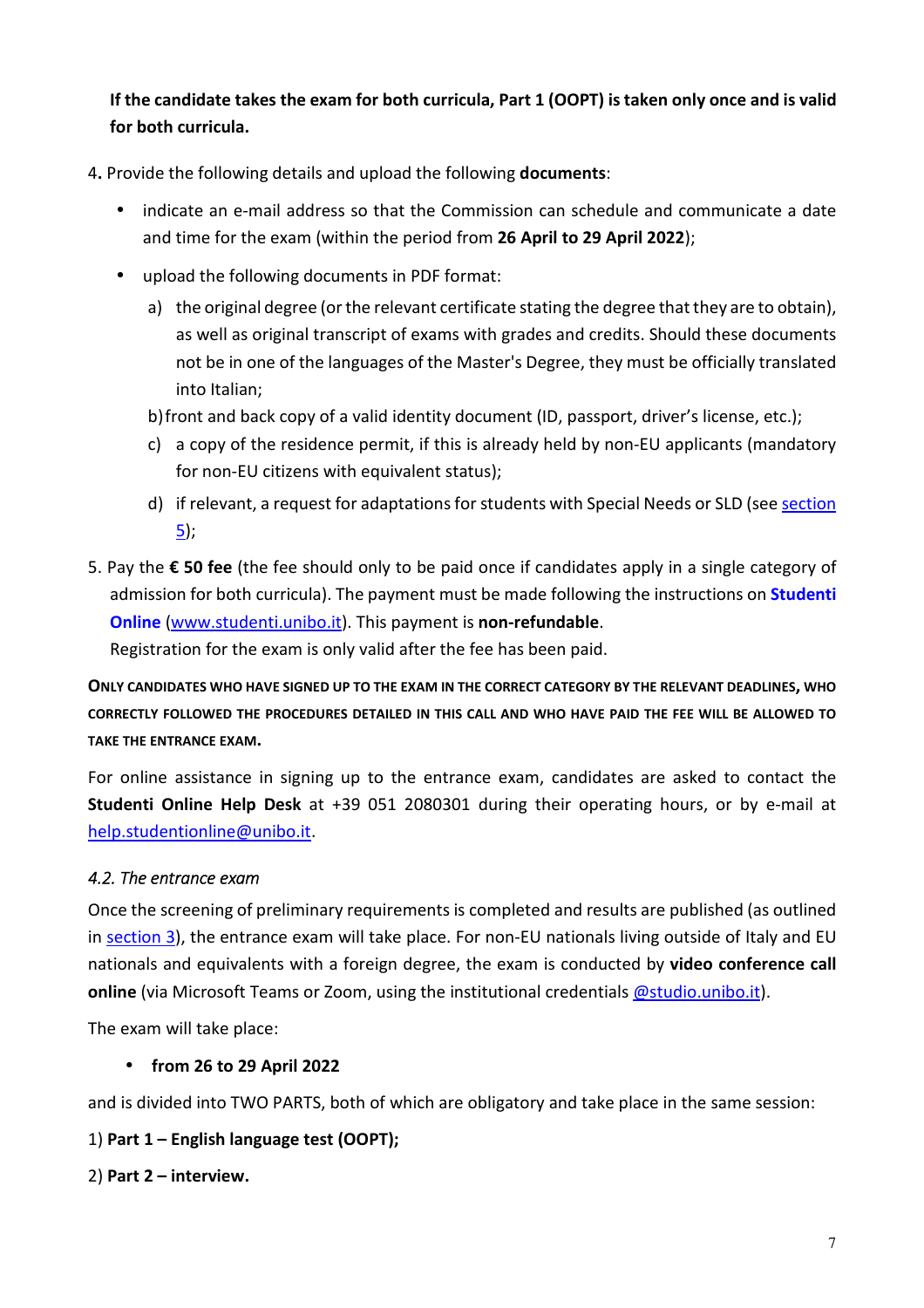The Commission will contact candidates via e-mail in order to schedule a time and date for the exam within the timeframe indicated above.

The goals of the entrance exam are to ascertain the following:

Part 1: English language competence (the requirement is C1 according to the CEFR);

# **Part 2**:

- **For the "Specialized Translation" curriculum**: a B2 level of competence (according to the CEFR or equivalent systems) of the other language of study selected in the admission procedure, from amongst Chinese, French, German, Russian and Spanish, as well as translation competence between that language and Italian;
- **For the "Translation and Technology" curriculum**: Italian language competence and the ability to produce an intralinguistic reformulation of a technical-scientific text in the language of choice selected in the admission procedure, from amongst Chinese, English, French, German, Italian, Russian and Spanish.

**For Part 1**, candidates must take the **OOPT** online.

The duration of Part 1 is 50 minutes.

### **For Part 2:**

- **For the "Specialized Translation" curriculum** candidates must undertake an interview in Italian and in their language of choice, as well as translate a text. Part 2 of the exam aims at testing the translation competence from Italian into the foreign language of choice or from the foreign language of choice into Italian. The foreign language and the language direction in which the candidate intends to translate must be chosen upon signing up for the exam.
- **For the "Translation and Technology" curriculum** candidates must undertake an interview in Italian and in their language of choice, as well as produce an intralinguistic reformulation of a technical-scientific text. The language chosen to take the intralinguistic reformulation test must be chosen upon signing up for the exam.

# **In case of possible disruption of the Internet connection, it may be necessary to postpone the tests for a few hours, or possibly a day.**

Candidates with Special Needs or SLD can find further information on the entrance exam in section 5.

In order to determine the ranking, the scores obtained in Part 1 will be added to those obtained in Part 2.

The entrance exam will take place regardless of how many candidates sign up for it.

The Commission, nominated by the Department Council and composed of at least 3 official members (and possible substitutes) chosen amongst faculty members teaching in the Master's Degree, guarantees that the exam procedures are carried out correctly.

The Commission will check the identity of each candidate by verifying the details on the identity document provided.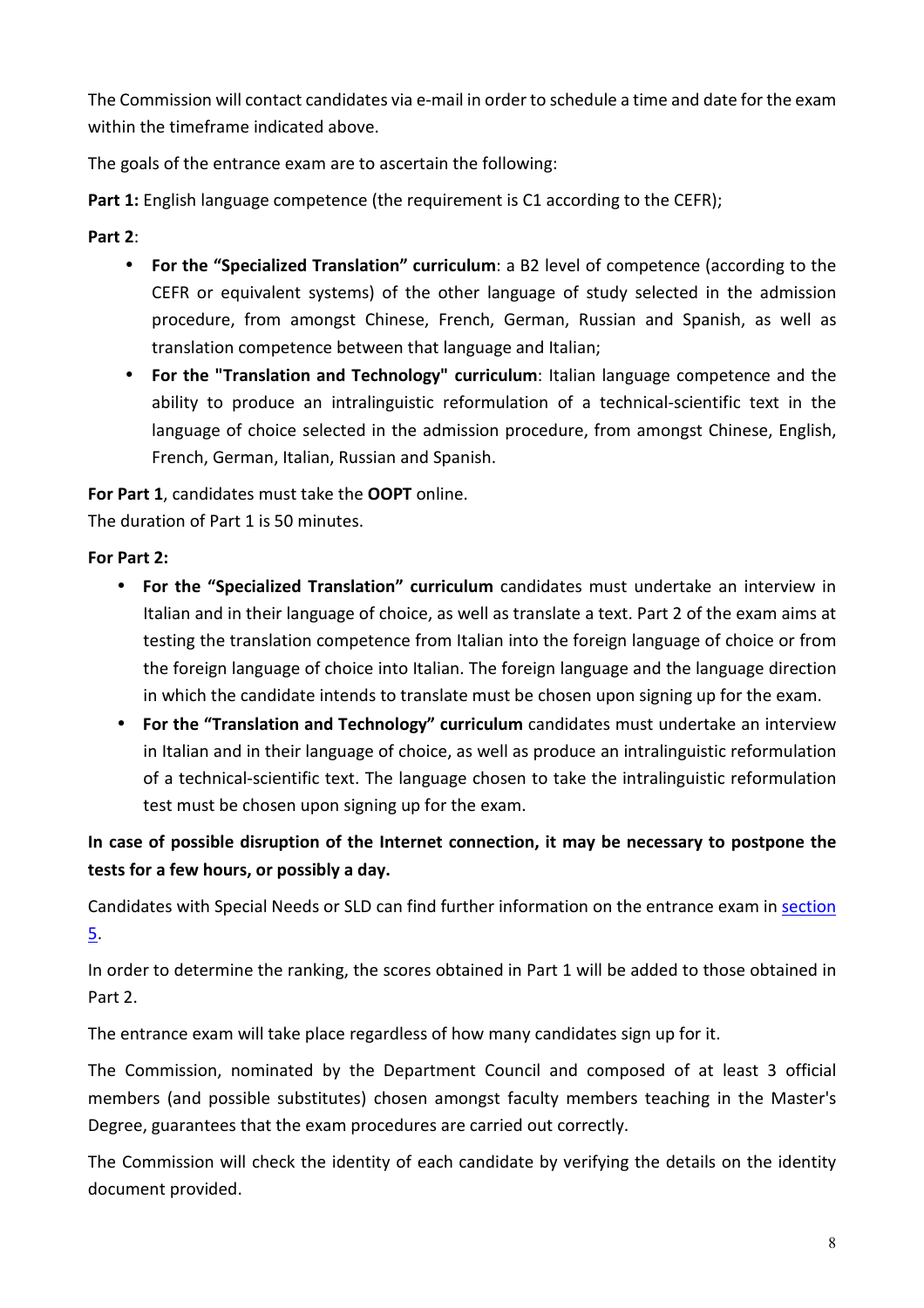Candidates are asked to have the same document uploaded when signing up for the exam at hand for verification.

### *4.3. Evaluation criteria*

The evaluation criteria are as follows:

for **Part 1**, an immediate result will be displayed online after the OOPT; a C1 level is the minimum requirement;

for **Part 2**:

- **for the "Specialized Translation" curriculum**, the communicative competence in both the language of choice and in Italian, as well as the faithfulness of the translation to the source text. Lexical and grammatical accuracy and use of appropriate translation strategies will also be evaluated;
- **for the "Specialized Translation" curriculum**, the communicative competence in both the language of choice and in Italian, as well as the correspondence between the reformulated text and the original one. Lexical and grammatical accuracy and use of appropriate reformulation strategies will also be evaluated.

In order to pass **Part 1**, candidates must obtain a minimum score of **80 out of 120**.

In order to pass **Part 2**, candidates must obtain a minimum score of **80 out of 120**.

Candidates who do not reach the minimum C1 level in Part 1 will not be allowed to proceed to Part 2.

The results of Part 1 will be revealed to the candidate immediately after the test.

The overall result will be published in the official ranking.

### *4.4. Rankings*

Only candidates who reach the minimum score in Part 1 and Part 2 will be eligible.

The ranking of candidates is obtained by adding the score for Part 1 to the score for Part 2.

In the case of a tie, priority is given to the candidate who obtained the higher score in the OOPT test.

If the OOPT result is the same, priority will be given to the younger candidate.

**Only ELIGIBLE candidates can be admitted to the Master's Degree in Specialized Translation, distributed as follows: 12 places for "non-EU nationals living outside of** Italy" (10 of which to be assigned to the "SpecTra" curriculum, and 2 to the "TraTec" curriculum), **10 places** for the **"EU nationals and equivalents with a foreign degree" (8 of which to be assigned to the "SpecTra" curriculum, and 2 to the "TraTec" curriculum).**

### 5 – REQUEST FOR ADAPTATIONS TO THE ENTRANCE EXAM

Candidates may ask for special arrangements for the entrance exam by the enrolment deadline (4 April 2022, 13.00 CEST).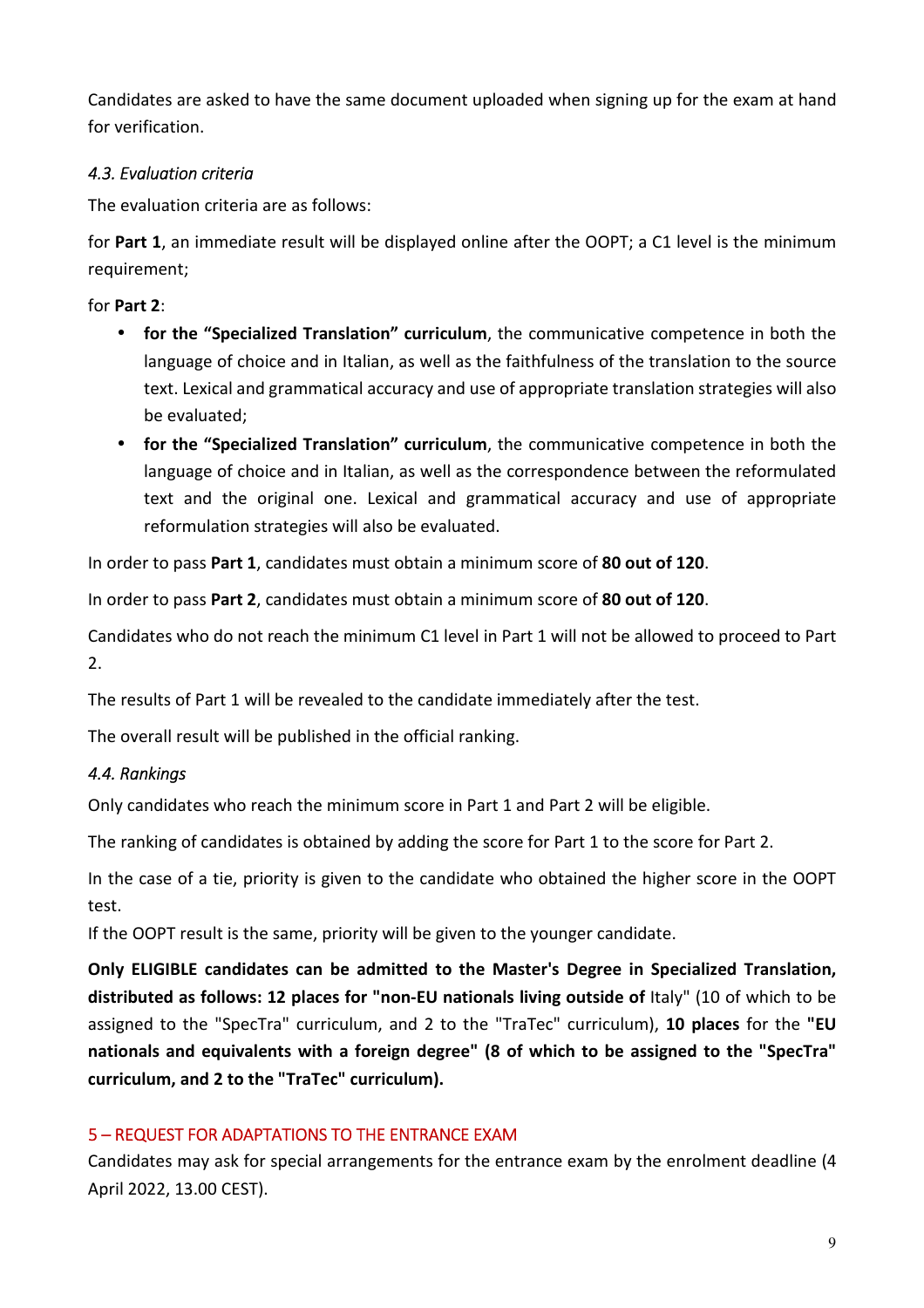The procedure for requesting adaptations is as follows:

### 1) **Access Studenti online** (https://studenti.unibo.it/sol/welcome.htm) and enrol for the exam.

2) Fill out the *Adaptation request form* that can be downloaded from the website (in the section relating to the enrolment procedure), save it to PDF format and upload it to the relevant section. Possible **adaptations** are:

- additional time (30% extra time for candidates with SLD, other LD or illness; 50% extra time for candidates with legally recognised disability and/or handicap according to Act/L. 104).

- assistance during the exam with tools such as reading and writing assistants and other supports, to be evaluated on a case-by-case basis.

A list of possible adaptations can be found in the form.

In the case that the relevant aid that a candidate requires is unavailable, an alternative solution will be identified that guarantees equal opportunities to the candidate.

### 3) Upload **all the relevant documents**:

- SLD diagnosis (Act/L. 170/2010) issued by the National Health Service or by a private Health Centre recognised and licensed by the State. Documents must date back not more than three years, or have been issued after the candidate's 18th birthday.

*In view of the present Covid Emergency, requests of candidates with Special Needs or Specific Learning Disability (SLD), according to Act n. 170/2010, will be accepted also in the case that documents are older than three years or lack official recognition. The candidate must prove that they are awaiting renewal or official recognition; the University administration may require that the missing documents are provided at a later date. Certifications issued by private practitioners must in any case be complete and drawn up according to the requirements defined by the Consensus Conference on Specific Learning Disorders of 2011.* 

- Certification of a different specific learning disorder issued by a practitioner recognised by the national health authority.

- certification of handicap according to Act/L. 104/92.

- legal certification of recognised disability.

- certification of an illness that may affect the candidate's temporary ability to study (for health conditions that may lead to certain specific needs during the entrance exam).

The documentation must be clear and include all the information needed to evaluate the specific needs of the candidate.

Please note: If candidates possess certificates according to Law No. 104 as well as any other medical documentation, they are advised to include both in the application**.**

**Candidates with Special Needs or SLD living outside of Italy** who wish to request special arrangements must provide the relevant documentation issued by their home State. All documents must be legalised and translated into Italian or English by a sworn translator.

The relevant University Office will determine the equivalent disability according to the Italian legislation.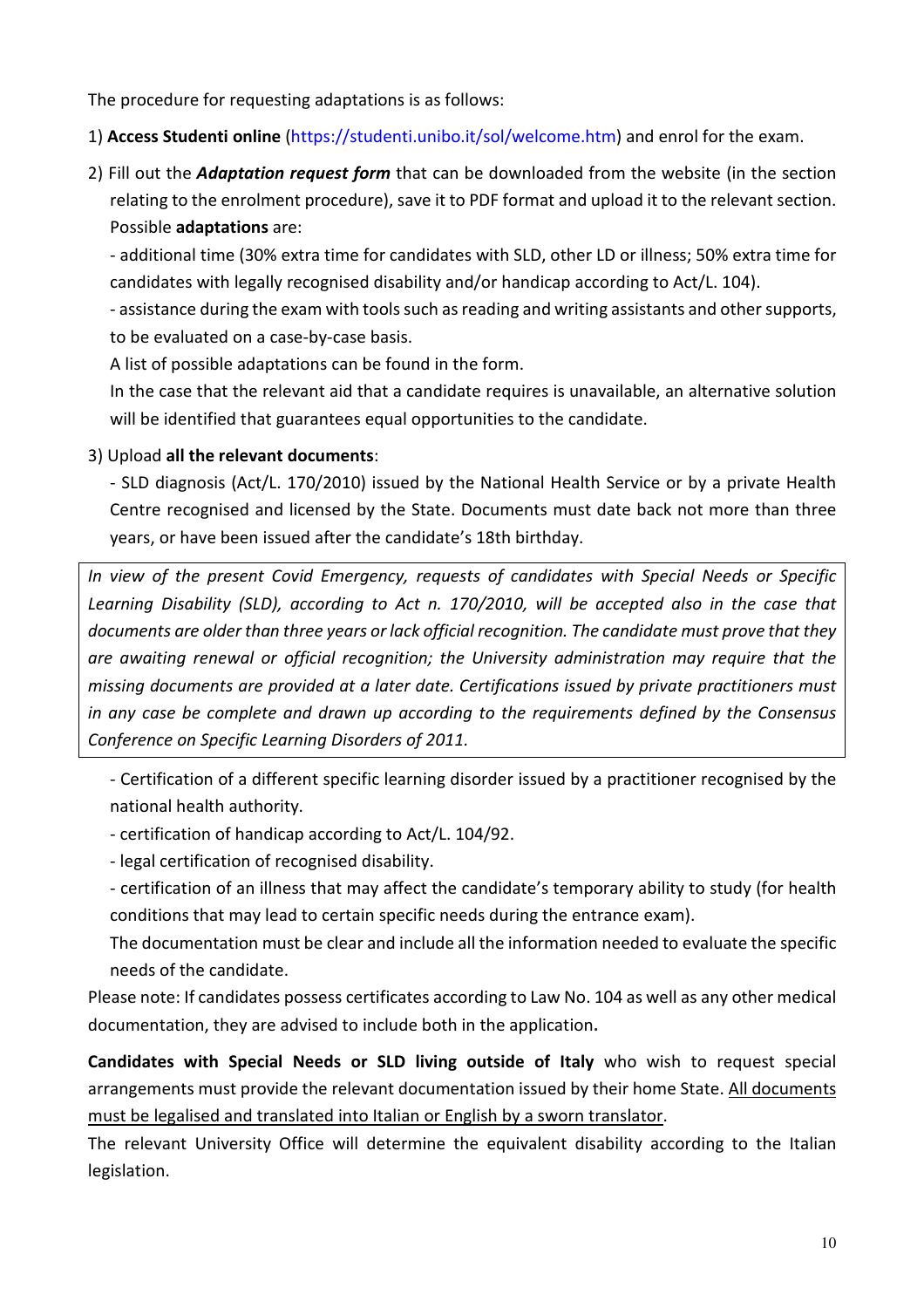# **PLEASE MAKE SURE THAT THE REQUEST FOR ADAPTATIONS AND ALL THE RELEVANT MEDICAL DOCUMENTATION HAVE BEEN UPLOADED BEFORE COMPLETING THE ADMISSION APPLICATION.**

All documentation is evaluated by the Office for Students with disabilities and SLD. Should documents be missing or unreadable, further documentation will be requested by e-mail to the candidate's address @studio.unibo.it, and must be sent back by the deadline set in the email.

**Candidates who do not follow the procedure set out in this call, or who do not provide by the deadline further documentation as requested by the Service for students with disabilities and with SLD, will not be granted the required adaptations**.

Candidates will receive by notice of the special arrangements granted via an e-mail from the Student Administration Office.

For clarifications on the adaptation request procedure, please contact the Service for students with disabilities and students with SLD by phone +39 051 20 80740 or e-mail: abis.adattamentiamissione@unibo.it.

### 6 – RANKINGS

Once the entrance exam procedures have been completed, rankings will be compiled for each student category and for each curriculum, based on the number of places available and distributed according to the specifications and criteria set out in section 3 and section 4 of this call.

The rankings will be published **on May 3, 2022, from 15.00 (CEST)** on **Studenti Online** at www.studenti.unibo.it, as the only means of legal publicity on the outcome of the selection; candidates must access the admission application with their SPID or UNIBO credentials (@studio.unibo.it).

#### 7 – ENROLMENT

#### 7.1. Candidates enrolling for the first time

Between **3 May 2022, at 15.00 (CEST), and 17 May 2022**, successful candidates must:

1. **access Studenti Online** at www.studenti.unibo.it using your SPID credentials or entering your UNIBO username (@studio.unibo.it) and password, obtained in the enrolment procedure;

Select "REGISTRATION", then "SECOND CYCLE DEGREE PROGRAMME" and the "SPECIALIZED TRANSLATION" degree;

#### 3. **insert the requested data and upload a passport photo.**

Should candidates have provided false information during the application process, they will be immediately excluded from enrolment and may be subject to legal action according to Article No.496 of the Italian Penal Code. No reimbursement will be made to such candidates;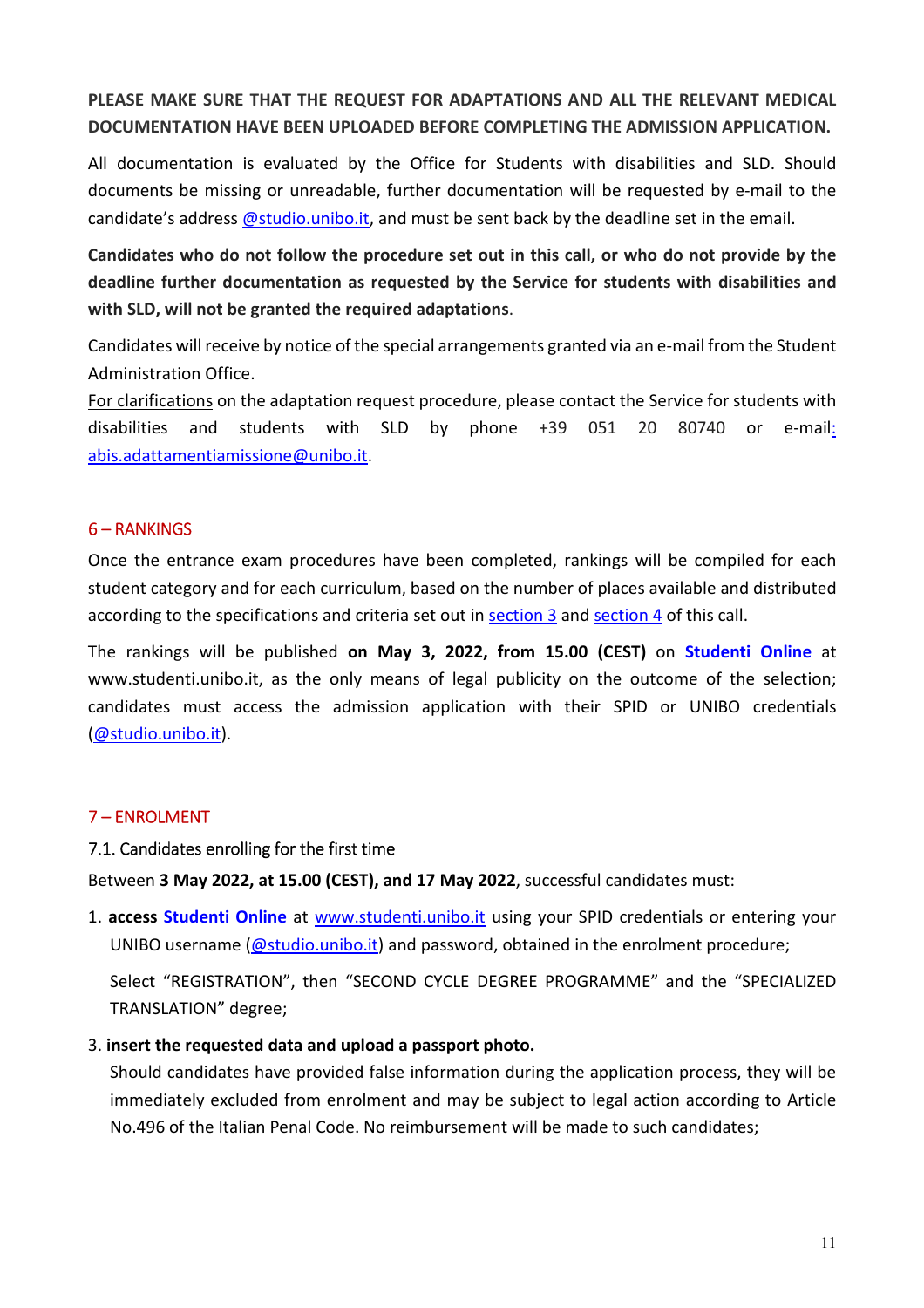4. during the online procedure of enrolment, candidates will have **to specify the curriculum ("Specialized Translation" or "Translation and Technology"**) in which they wish to enrol and in which they have been admitted.

**If a candidate has secured a place in both curricula in the same student category, THEY MUST CHOOSE THE CURRICULUM WITHIN THE DEADLINE for enrolment for successful (or eligible) candidates.** In case of technical difficulties in enrolling in the chosen curriculum, it is necessary to promptly contact the Student Administration Office of the Forlì campus (see contacts in section 9 of the call).

It might happen that, **after enrolling in a curriculum, a candidate secures a place in the other curriculum** during the second enrolment phase. If this happens, and the candidate wishes to change from the former curriculum to the latter, they need to communicate this choice by e-mail to the Student Administration Office of Forlì Campus segforli@unibo.it using their institutional email (@studio.unibo.it), by the date set for enrolment;

5. pay the first instalment (or alternatively the single instalment annual fee), following instructions on **Studenti Online** (www.studenti.unibo.it). Failing to pay the fees will result in exclusion from the procedure. **Late payments will not be accepted under** any circumstances.

6. **The student's career has to be activated by 28 February 2023,** or enrolment will be cancelled.

After the enrolment fee has been paid, candidates should verify on **Studenti Online**, in the dedicated page of the enrolment request, what the subsequent steps are to activate their career and receive their student ID card.

Students whose career cannot be activated automatically are invited to contact the Forlì Student Administration office to complete the identification procedure and/or send the necessary documentation for activation.

After activation of the student career, students will be able to access online services allowing them to submit their study plan, book exams, access the Wi-Fi network, consult online library resources; they will be able to enter Campus laboratory facilities, and perform student career actions (change degree, transfer to another university, leave university); an e-mail will also be sent that allows students to print their badge, following the procedure that will be indicated.

**After enrolment and by 24 November 2022**, **students who require recognition of previous careers**  (exams taken in other second cycle degrees) must fill in the form downloadable from https://www.unibo.it/en/teaching/enrolment-transfer-and-final-examination/shortening-of-thedegree-programme; further details are provided on the same page.

To activate your career in the cases listed below, there are other steps to take:

a) **students with recognized disability** equal or higher than 66%, or in **compliance with Italian Law 104/92**, must submit a copy of the certificate attesting to their condition via e-mail to the Student Administration Office segforlì@unibo.it. For more information, see http://www.unibo.it/en/services-and-opportunities/study-grants-and-subsidies/exemptionsand-incentives/exemptions-for-disabled-students;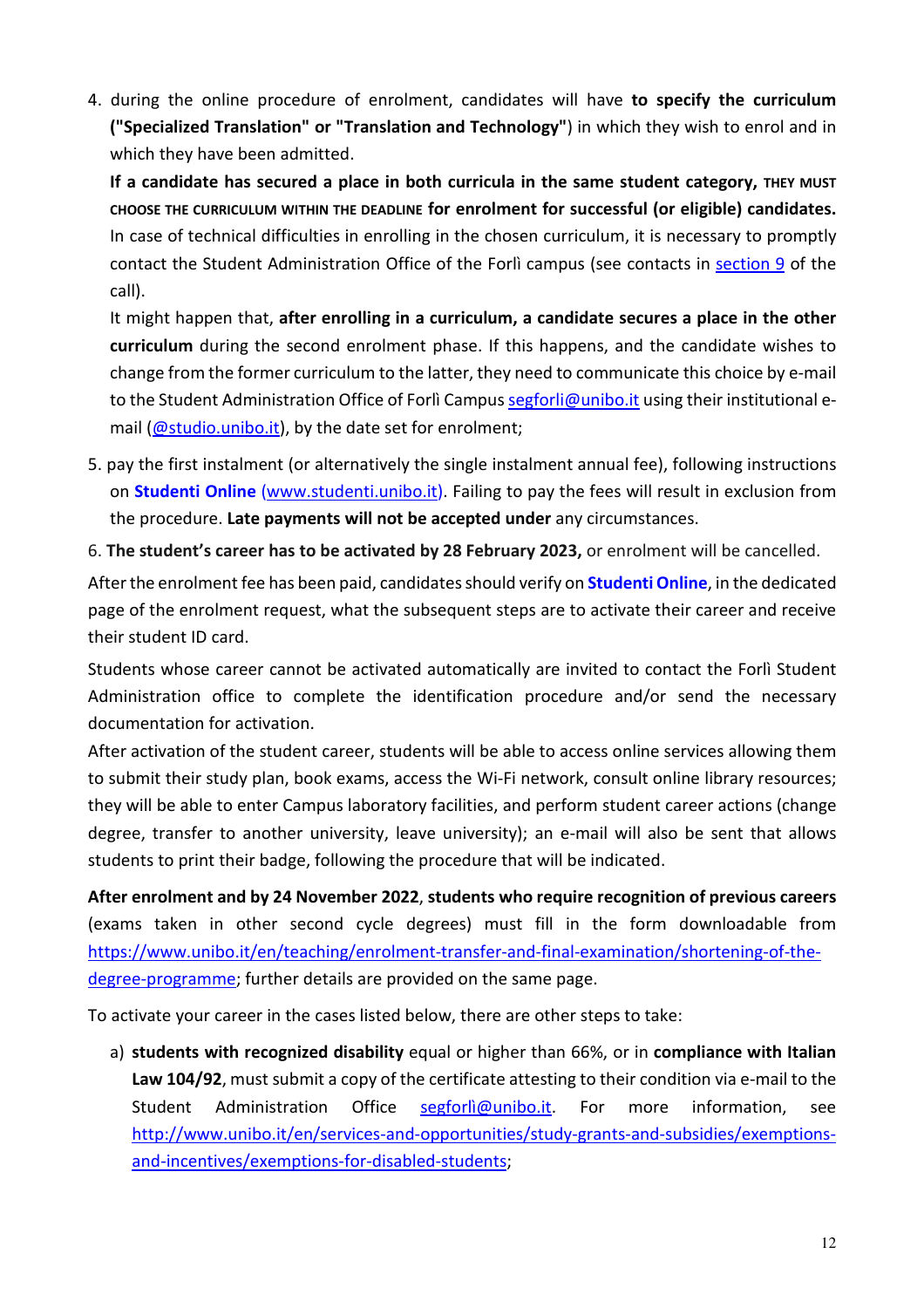- b) **Non-EU nationals with EU equivalent status** must hand in a copy of their residency permit to the Student Administration Office of the Forlì Campus;
- c) **Non-EU nationals living outside of Italy** should consult the specific information on https://www.unibo.it/en/teaching/enrolment-transfer-and-final-examination/non-eustudents-with-residency-abroad-reserved-quotas-pre-enrolment-visas-and-italian-languagetests, access **Studenti Online** (www.studenti.unibo.it), choose "CALLS FOR APPLICATION", select "Registration a.y. 22\_23 – uploading the documents of international students and with foreign qualifications" and upload a copy of the valid residence permit or, if not yet issued, a copy of the entry visa for study, and subsequently a copy of the receipt confirming that the application was successful (with which their enrolment will be accepted conditionally);
- d) **students with a degree obtained outside of Italy** should check relevant information on https://www.unibo.it/en/teaching/enrolment-transfer-and-final-examination/enrolling-in-asecond-cycle-degree-programme-foreign-qualification, access **Studenti Online** (www.studenti.unibo.it), choose "CALL FOR APPLICATIONS", select "upload of documents for international students with a foreign degree" and upload the documents within the deadline of 28 February 2023. Subsequently, upon arrival in Italy, they will have to make an appointment with the Student Administration Office of the Forlì Campus to show the original degree certificate.

### **PLEASE NOTE**

If successful candidates have not obtained the degree required for access by the deadline of **17 May 2022**:

- they can **enrol conditionally**;
- they will have to **obtain their degree by 30 December 2022**.

As soon as they have obtained their degree, students must get in touch with the Forlì Student Administration Office in order to activate their career, and provide a self-certification about the graduation date and the final grade if the degree was awarded by an Italian university; in the case of a degree awarded outside of Italy, they will have to provide the original degree certificate.

Students who **fail to graduate by 30 December 2022**, and/or who provide any false information **will be excluded** from the Master's Degree.

### *7.2. Candidates currently enrolled in another Italian University planning to transfer*

Successful candidates must:

- **enrol** following the instructions in section 7.1, specifying the Italian university and the degree programme on which they were enrolled;
- Pay the first instalment, or alternatively the one-off annual fee, **within the period going from 3 May 2022 (15:00 CEST) and the firm deadline of 17 May 2022**, following instructions on **Studenti Online** (www.studenti.unibo.it);
- **hand in the transfer application** at the Italian university of origin **by the deadline set out in this call**.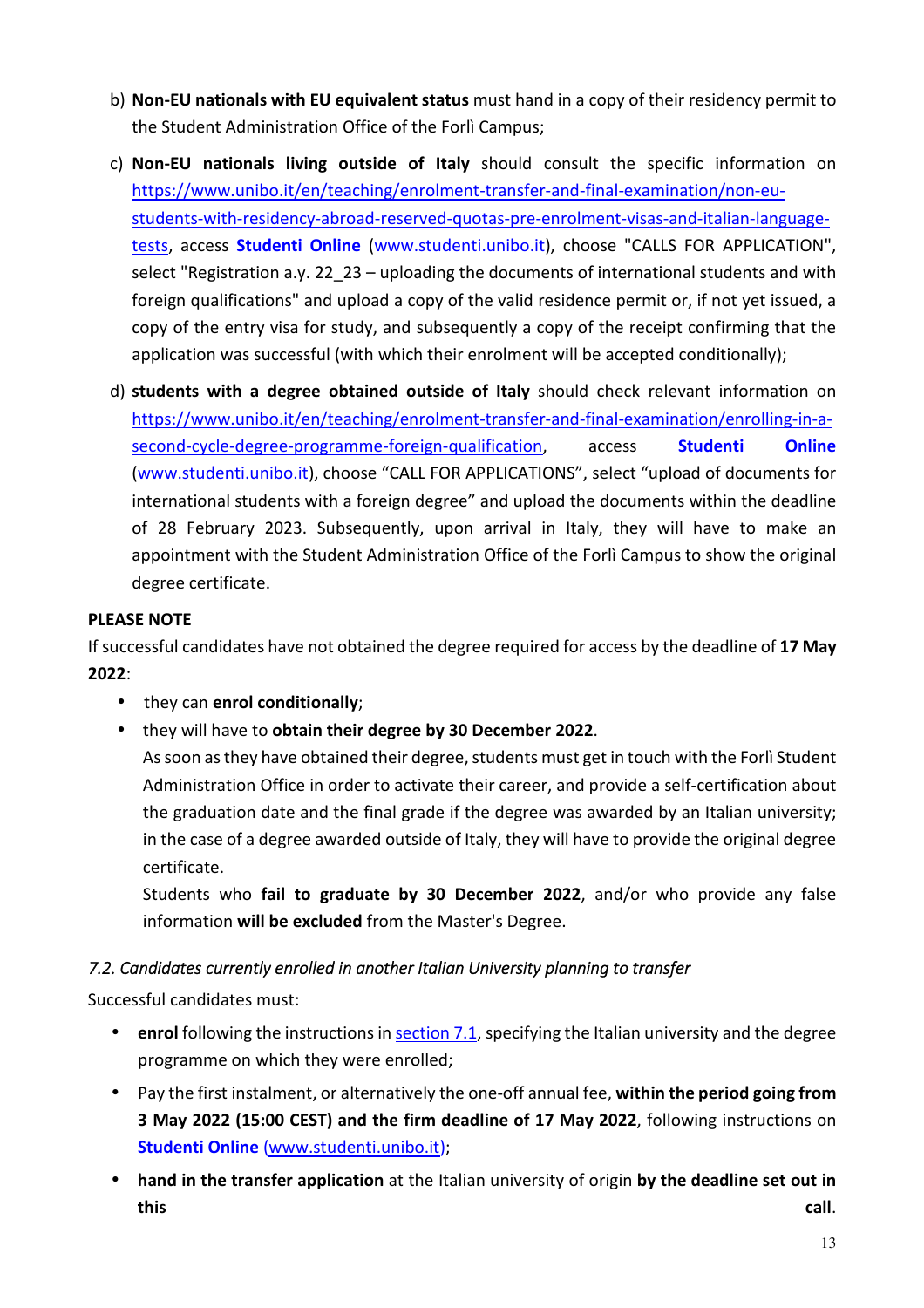Please note: it will be possible to attend teaching activities and sit exams at the university of origin until the transfer application has been submitted. The student career will be active at the University of Bologna **only** after the Master's Degree Board ascertains the transfer and approves the continuation of studies.

In order to complete the transfer, candidates will have to pay an additional transfer fee (the exact amount will be published on the website https://www.unibo.it/en/teaching/enrolment-transferand-final-examination/transferring-to-the-university-of-bologna).

# *7.3. Candidates currently enrolled in another degree programme at the University of Bologna (Transfers or optional transfers)*

Successful candidates must:

- **1. enrol** following the instructions in section 7.1 and pay the first instalment, or alternatively the one-off annual fee, **within the period going from 3 May 2022 (15:00 CEST) and the firm deadline of 17 May 2022**; details are provided on **Studenti Online** (www.studenti.unibo.it);
- 2. fill in the application for **course transfer** on **Studenti Online** (www.studenti.unibo.it) **from 21 July 2022 and within the firm deadline of 5 August 2022**:
	- **click on 'PROGRAMME TRANSFER'** and insert the requested details;
	- **pay the transfer fee** (the exact amount will be available at https://www.unibo.it/en/teaching/enrolment-transfer-and-finalexamination/changing-study-programme-within-the-university-of-bologna or for optional transfers at https://www.unibo.it/en/teaching/enrolment-transfer-andfinal-examination/transfer-to-a-study-programme-under-the-new-system).

It will be possible to attend teaching activities and sit exams at the degree programme of origin until the transfer application has been submitted. The student career will be active at the Master's in Specialized Translation **only** after the Master's Degree Board ascertains the transfer and approves the continuation of studies.

# *7.4. Fees and benefits for student support*

Annual enrolment fees for a.y. 2022/2023 and the calculation of student tuition fees according to personal economic standings will be available on https://www.unibo.it/en/teaching/enrolmenttransfer-and-final-examination/tuition-fees-and-exemptions/tuition-fees-a-y-2021-22.

Tuition fees are calculated according to certified documents from one's home country; deadlines and regulations concerning payment of tuition fees are found on https://www.unibo.it/en/teaching/enrolment-transfer-and-final-examination/tuition-fees-andexemptions/tuition-fees-a-y-2021-22. If no documents are attached, the highest fee rate will be applied.

Information on **study grants, exemptions, and other financial aid** can be found at:

https://www.unibo.it/en/services-and-opportunities

and https://www.unibo.it/en/services-and-opportunities/study-grants-and-subsidies/studygrants-for-international-students.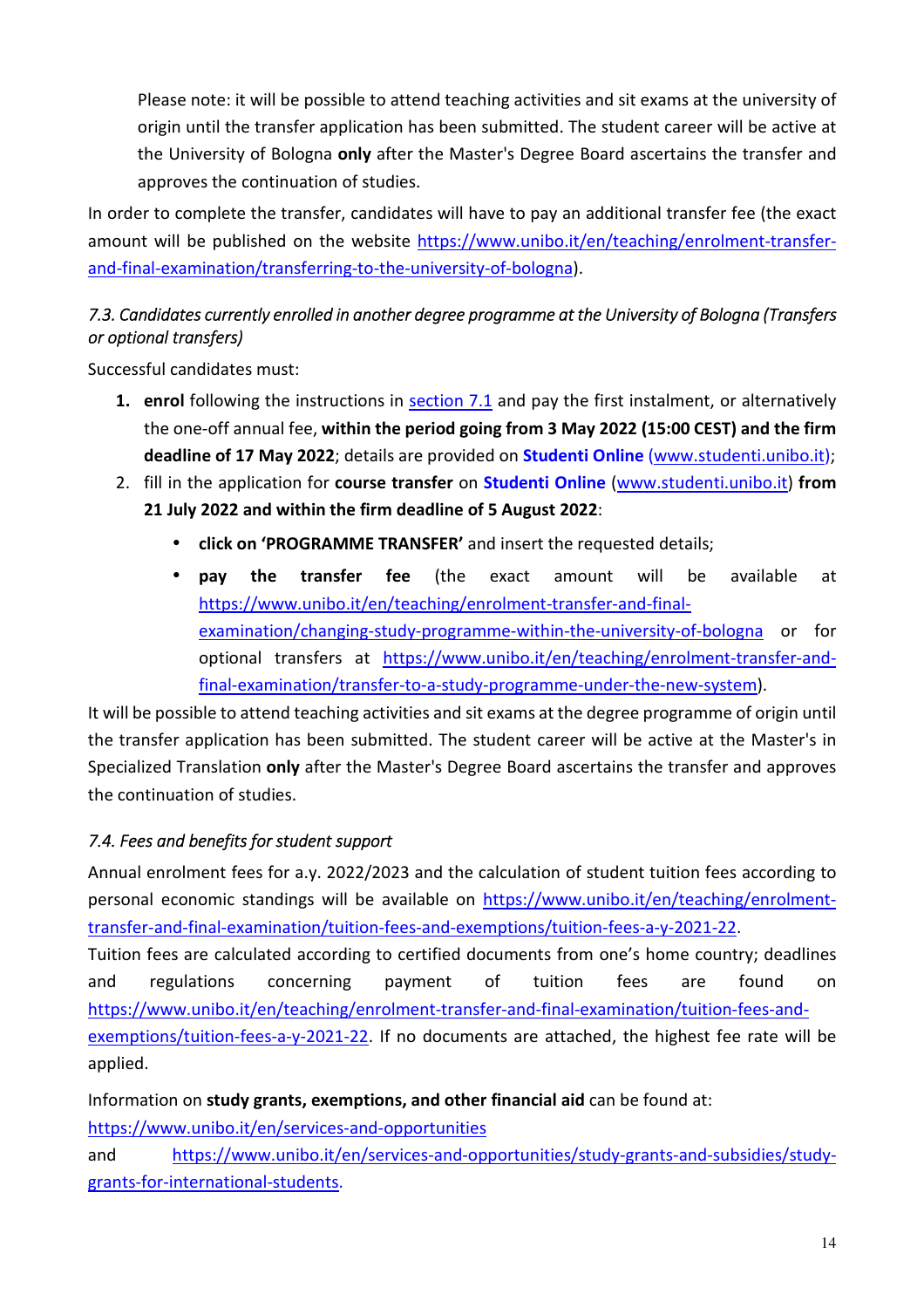Information on financial aid is available in the **call for applications published by the Azienda Regionale per il Diritto agli Studi Superiori (Regional Authority for the Right to Higher Education)** and can be consulted at www.er-go.it (available from **June 2022**).

Candidates already enrolled in other degree programmes must carefully read the requirements in the ER-GO Call for applications 2022/2023 in order to qualify for financial aid. This will have to be done before transferring from another degree programme or university (or choosing an "optional" transfer), as their university career **will be evaluated from the year of first enrolment in a university**, and regardless of credits recognised or the year of course assigned by the Master's Degree Board. Failure to abide by these guidelines could cause cessation of funding.

The University of Bologna offers both study grants (**Unibo Action 2**) and tuition fee waivers (**Unibo Action 1**) to deserving international students with a foreign degree intending to enrol in a second cycle degree in the 2022/2023 academic year. Study grants and exemptions are assigned according to the results of the GRE test that the candidate will have to undertake.

The deadline for online application to **Unibo Actions 1&2 – GRE** is **31 March 2022, at 12.00 CET**: https://www.unibo.it/en/services-and-opportunities/study-grants-and-subsidies/exemptions-andincentives/unibo-actions-1-2-study-grants-and-tuition-fee-waivers-for-internationalstudents/Unibo-actions-1-and--2-study-grants-and-tuition-fee-waivers-for-international-students.

### 8 – SECOND ENROLMENT PHASE

The second enrolment phase aims to fill all available places for the Master's degree, should they not have been filled after the first enrolment phase (section 7). Places will be filled based on rankings for each curriculum ("SpecTra" and "TraTec") and each student category ("non-EU nationals living outside of Italy" and "EU nationals and equivalents with a foreign degree").

**A total of two enrolment phases (first and second)** are therefore planned for each category.

Eligible candidates who were not high enough in the ranking for the first enrolment phase, but wish to be considered for the second enrolment phase must declare their interest in enrolling within the period from **3 May 2022 (15:00 CEST) to the firm deadline of 17 May 2022**: Candidates must:

- 1. **visit** the **Studenti Online** portal at www.studenti.unibo.it;
- 2. **declare their interest in the second enrolment phase** by clicking the specific button available in the page dedicated to admission requests after the ranking has been published;
- **3.** verify on **Studenti Online** that the request has been filed correctly: the system will display **the date in which the request was submitted and provide a receipt for the procedure**.

Candidates who are marked as "Ineligible", "Absent" or "Excluded" cannot participate in the second enrolment phase.

Eligible candidates who do not declare their interest in the second enrolment phase will be excluded automatically.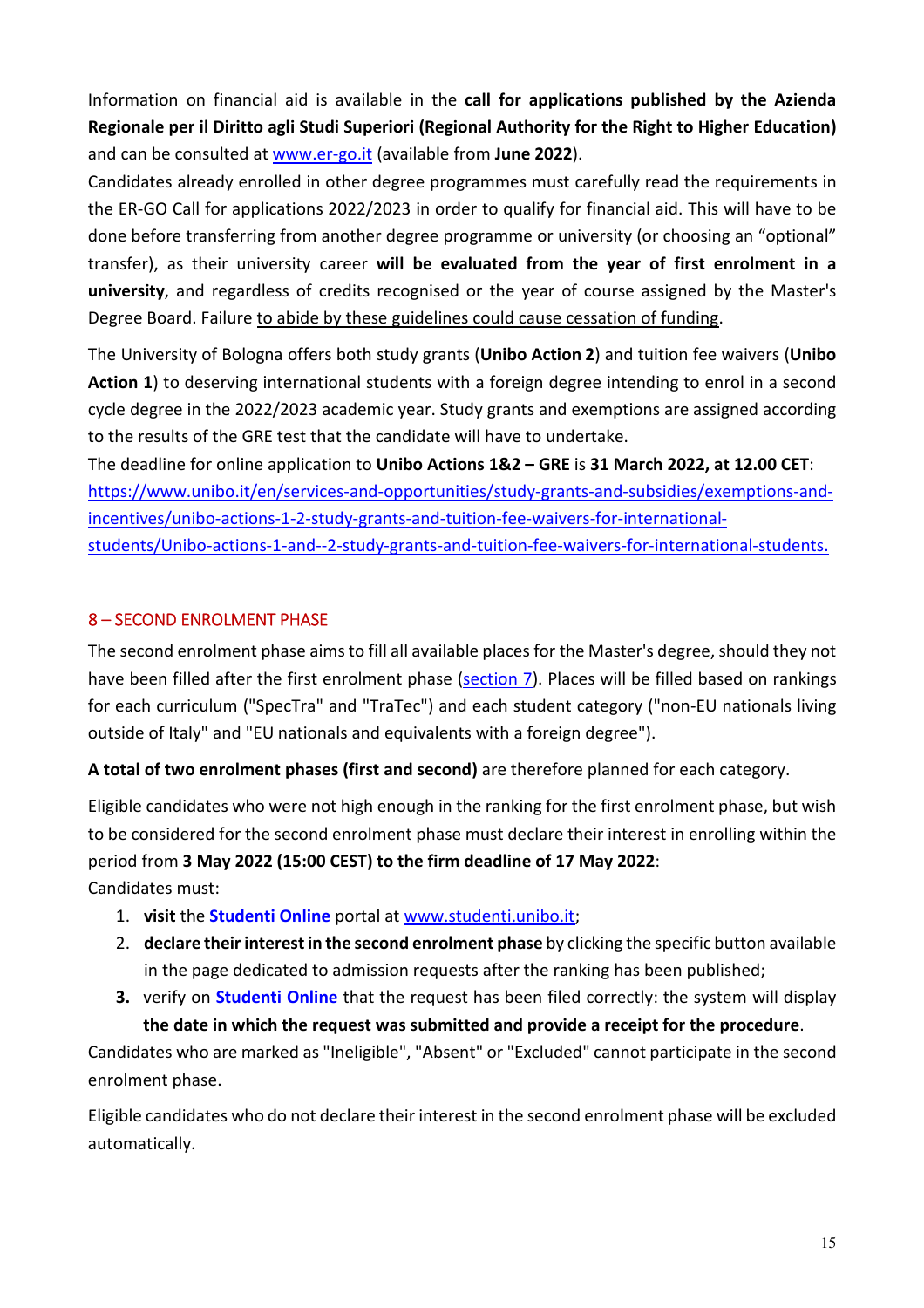**The number of places still available and the list of candidates having the right to enrol for each curriculum in the second phase** will be published on **19 May 2022** exclusively on the **Studenti online** portal (www.studenti.unibo.it), in the page dedicated to admission requests:

Applicants who are admitted in the second enrolment phase are required to enrol within the period **from 19 May 2022 to the firm deadline of 25 May 2022** following the instructions provided in section 7.1 (for candidates who are enrolling for the first time), in section 7.2 (for candidates enrolled at another Italian university who intend to make a transfer), and in section 7.3 (for candidates enrolled in other degree courses at the University of Bologna; transfers or optional transfers).

Similar to the procedure for successful candidates described in section 7.1, candidates enrolling in the second phase who have not yet graduated should **obtain their degree** by the firm deadline of **30 December 2022**.

As soon as they have obtained their degree, students must get in touch with the Forlì Student Administration Office via e-mail (segforli@unibo.it).

### 9 – FINAL NOTES AND CONTACTS

#### **FINAL NOTES**

All possible notices and changes regarding the admission procedure will be published on **Studenti Online** (www.studenti.unibo.it); office closures will be published on www.unibo.it.

The detailed privacy policy regarding the processing of personal data can be found on the page https://www.unibo.it/en/university/privacy-policy-and-legal-notes/privacy-policy/personal-dataprocessing.

This notice, issued by an executive order whose protocol number and repertoire are reported in the header of the first page, is subject to the rules detailed in the Ministry of University and Research decree no. 1154/2021 and its subsequent amendments and additions in the field of self-assessment, evaluation, initial and periodic accreditation of universities and degree programmes.

An appeal against this order may be brought before the Lazio Administrative Regional Court within 60 days of the date of publication of this call.

The administrator of the enrolment procedure is the Person in Charge of the Student Administration Office of Forlì, Patrizia Ussani (tel. number: +39 0543 374815).

#### **DISCLAIMER**

**The present English version** of the call for applications is not official and is only intended to facilitate communication with non-Italian speaking applicants.

**The Italian version** of the call for applications is the only legal means of communication of the rules of the admission procedure, also with regard to any disputes.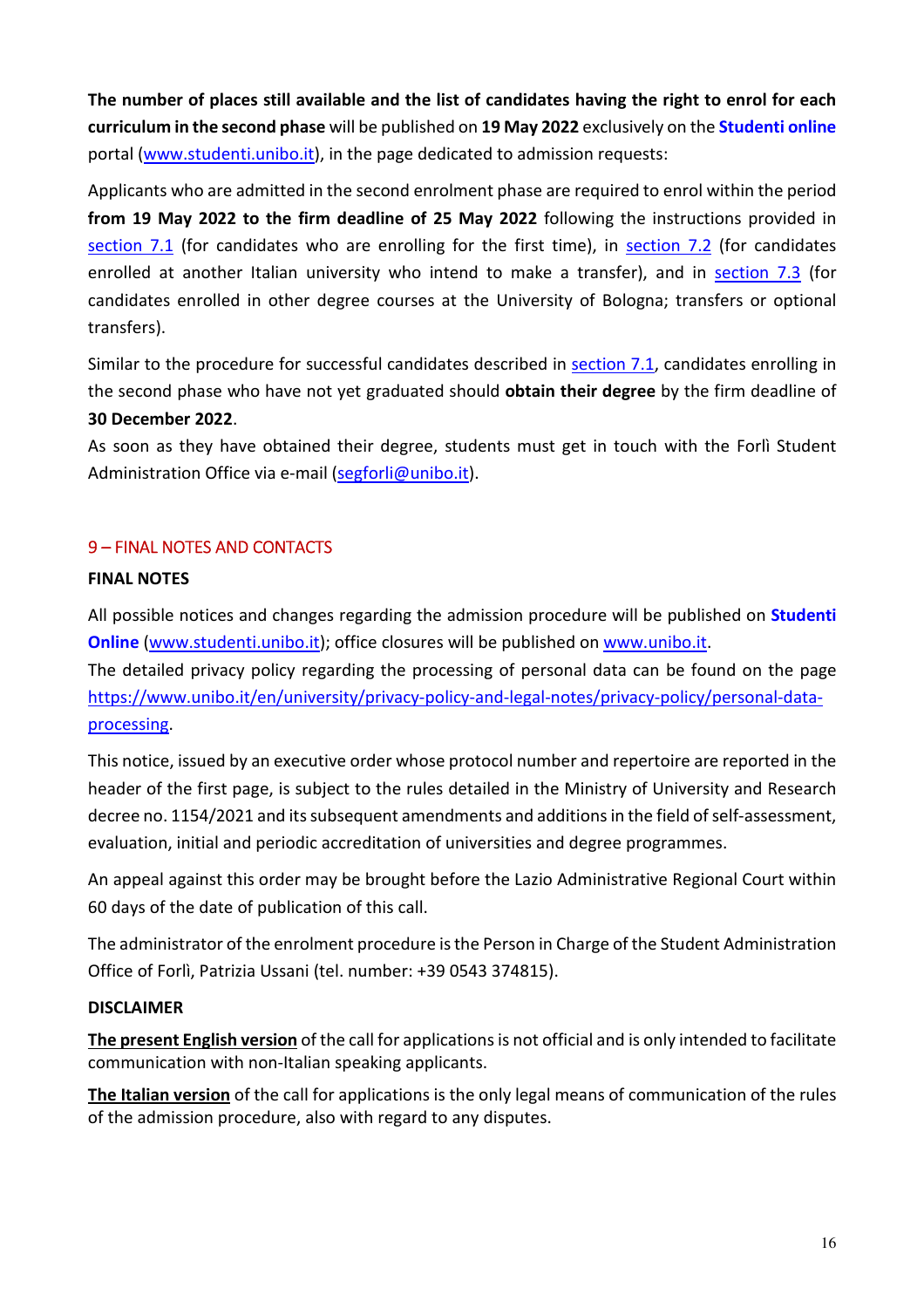#### **CONTACT DETAILS**

For information on the call for applications and the Degree programme:

| Department of Interpreting and | Corso della Repubblica 136, 47121 Forlì; tel. +39 0543       |
|--------------------------------|--------------------------------------------------------------|
| <b>Translation</b>             | 374505;                                                      |
| <b>Teaching Office</b>         | e-mail didatticaforli.dit-studenti@unibo.it                  |
| <b>Services to students</b>    | Degree programme website:                                    |
|                                | http://corsi.unibo.it/2Cycle/SpecializedTranslation          |
|                                | Office hours of the Teaching office: Monday and Thursday     |
|                                | 10.00-12.00 and 14.00-16.00; Tuesday and Friday 10.00-       |
|                                | 12.00; Wednesday 9.00-12.00 and 14.00-16.00; Closed on       |
|                                | Saturday and Sunday                                          |
|                                | In compliance with national and regional legislation, remote |
|                                | operations are guaranteed until further notice by e-mail or  |
|                                | Microsoft TEAMS.                                             |
|                                | Contact: didatticaforli.dit-studenti@unibo.it.               |

| Administrative Programme | tel. +39 0543 374502; e-mail SpecTra@dipintra.it |
|--------------------------|--------------------------------------------------|
| Coordinator              |                                                  |

| <b>Student Administration Office</b> | Forlì Campus - Padiglione Melandri, Piazzale Solieri 1, 47121 |
|--------------------------------------|---------------------------------------------------------------|
|                                      | Forlì                                                         |
|                                      | Email segforli@unibo.it;                                      |
|                                      | For other contacts: https://www.unibo.it/en/campus-           |
|                                      | forli/campus-services/student-administration-office-1         |

**For information on Italian language courses offered to international students**:

| CLA – Centro Linguistico di  | Forlì Campus, Via Lombardini 5, 47121 Forlì                      |
|------------------------------|------------------------------------------------------------------|
| Ateneo / University Language | E-mail cla.bo-segreteria@unibo.it                                |
| Centre                       | For other contacts:                                              |
|                              | https://centri.unibo.it/cla/it/contatti/segreterie-studenti-del- |
|                              | cla                                                              |

Contacts for **OTHER STUDENT SERVICES OF THE FORLÌ CAMPUS** can be found at https://www.unibo.it/en/campus-forli/campus-services/campus-services-1.

**To receive technical assistance on Studenti online** (such as procedures to obtain an institutional User ID and Password, data entry, malfunctioning of online services, etc.):

| Studenti Online Help Desk | tel. +39 051 2080301               |
|---------------------------|------------------------------------|
|                           | Email help.studentionline@unibo.it |